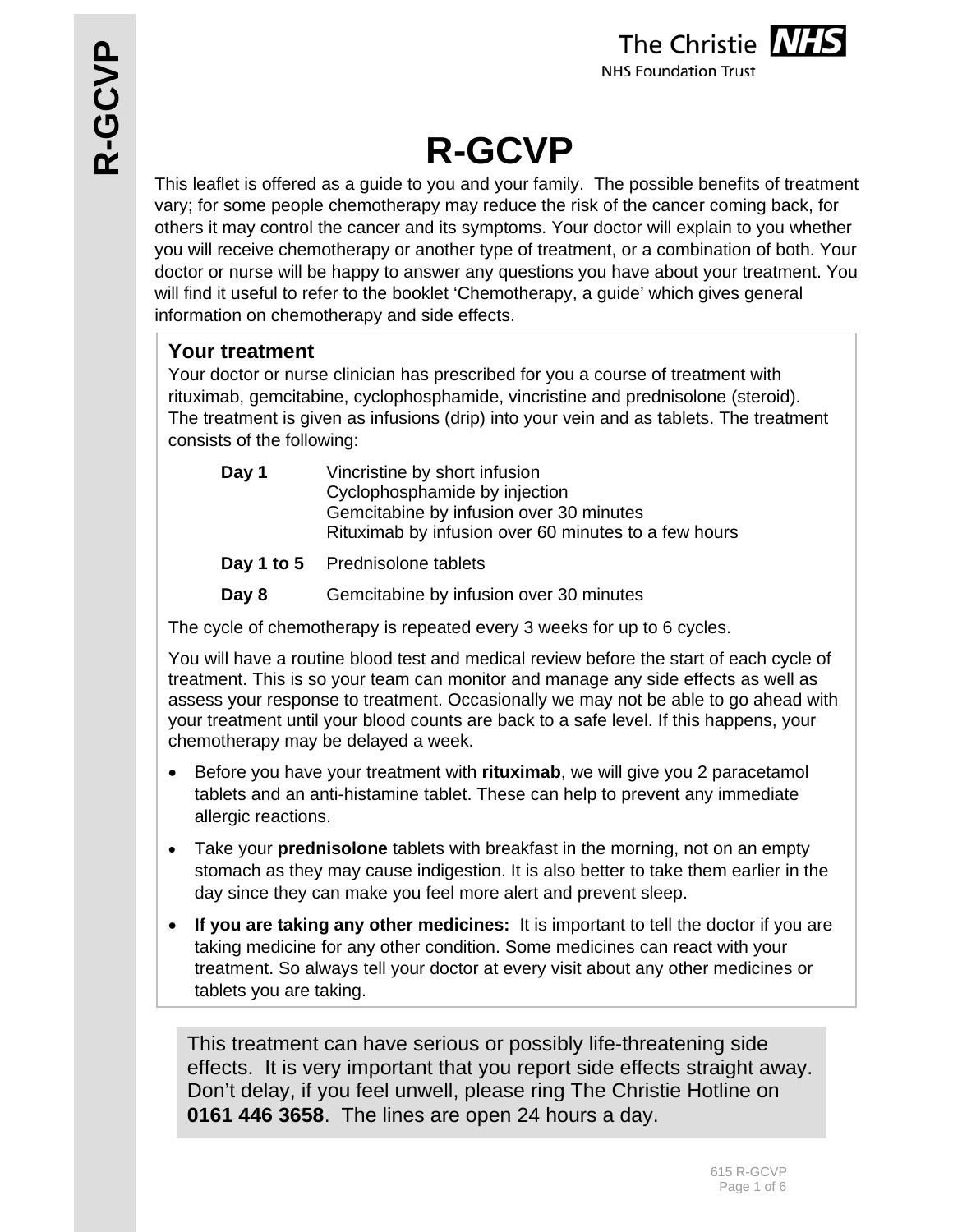# **Possible side effects**

Chemotherapy can cause many different side effects. Some are more likely to occur than others. Everyone is different and not everyone gets all the side effects. Most side effects are usually temporary, but in some rare cases they can be life-threatening. It is important to tell your hospital doctor or nurse about any side effects so they can be monitored and, where possible, treated.

#### **Tumour Lysis Syndrome**

This treatment may cause the rapid breakdown of lymphoma cells, which may lead to abnormalities in the blood. This problem is more likely if you have a lot of disease or if your kidneys do not work as well as they should do. Your doctor will tell you if you are at risk. You may be given a kidney-protective medicine called allopurinol for the first cycle of treatment, and your doctor may do additional blood tests to monitor this side effect. We sometimes admit patients for the first treatment to give intravenous fluids and kidney-protective medication and twice daily monitoring of blood tests for 48 hours.

#### **Common side effects (more than 1 in 10)**

#### **Increased risk of serious infection**

You are vulnerable to infection while you are having chemotherapy as this treatment can cause low white blood cells and/or low antibody levels. Minor infections can become lifethreatening in a matter of hours if left untreated. Symptoms of infection include fever, shivering, sweats, sore throat, diarrhoea, discomfort when you pass urine, cough or breathlessness. We recommend that you use a digital thermometer so you can check your temperature. You can buy one from your local pharmacy.

#### **If you feel unwell, you have symptoms of an infection or your temperature is 37.5ºC or above, or below 36ºC contact The Christie Hotline straight away**.

#### **Anaemia (low number of red blood cells)**

While having this treatment you may become anaemic. This may make you feel tired and breathless. Let your doctor or nurse know if these symptoms are a problem. You may need a blood transfusion.

#### **Bruising or bleeding**

This treatment can reduce the production of platelets which help the blood clot. Let your doctor know if you have any unexplained bruising or bleeding, such as nose bleeds, bloodspots or rashes on the skin, or bleeding gums. You may need a platelet transfusion.

## **Infusion related reactions**

The side effects of rituximab commonly occur while you are having the infusion and include chills, fever and shivering. If you have any of these side effects please tell your nurse straightaway, however, your progress will be monitored regularly. Rarely, you may also develop a skin rash, headache, tumour pain, sore throat, chest pain or sickness. If this happens or you notice any swelling around the eyes and face, feel dizzy or faint, or have any shortness of breath during the chemotherapy, please tell the nurse or doctor immediately.

This may be an allergic reaction and they may need to slow down or stop the drip. You may feel tired and have a headache, these symptoms are related to your treatment and usually go when the infusion has finished.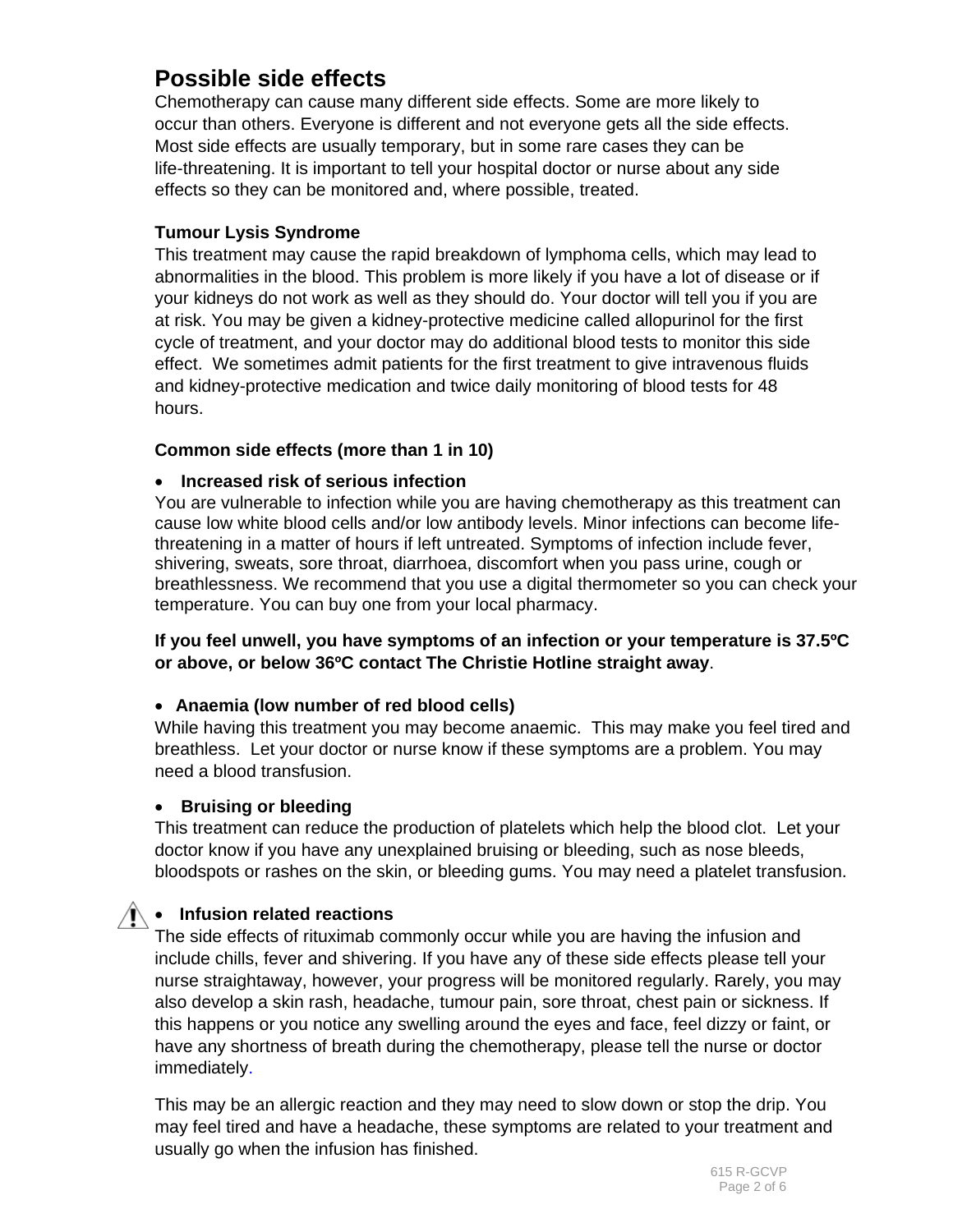If you do not have any reactions to your first treatment, we may be able to give you subsequent infusions over a shorter period of time.

## **Lethargy**

Chemotherapy often makes you feel tired and lacking in energy. It can be frustrating when you feel unable to cope with routine tasks. If you do feel tired, take rest and get help with household chores. If necessary, take time off work. Gentle exercise such as walking can be beneficial.

### **Hair thinning**

Some hair loss may occur during treatment. It is advisable to avoid perms, colours, use of hot brushes and vigorous, frequent washing that could increase hair loss. Please remember that this is a temporary side effect and your hair will grow back when your treatment is completed. If you would like an appointment with the wig service, this can be arranged for you by visiting the cancer information centre, or call **0161 446 8100.** Ask the staff for a copy of 'The Wig Fitting Service.' The Maggie's centre runs a head care workshop. Contact Maggie's on **0161 641 4848** or email

**manchester@maggiescentres.org** to arrange an appointment.

#### **Skin and nails**

Sometimes as a result of the chemotherapy, your skin may appear darker in colour or lightly tanned, especially around the joints. This is known as hyperpigmentation. Asian and African-Caribbean people may develop noticeable light patches on their skin. Your nails may also discolour or become brittle during treatment. The skin and nails will usually return to normal when treatment is finished.

#### **Constipation**

Vincristine and some anti-sickness tablets can cause constipation. Try to drink plenty of fluids and eat foods high in fibre. Report this to your Christie doctor who may prescribe a suitable laxative. Ask the staff for a copy of 'Eating: Help Yourself' which has useful ideas about diet when you are having treatment.

#### **Uncommon side effects (less than 1 in 10)**

#### **Flu-like symptoms and headache**

Gemcitabine may cause flu-like symptoms such as fever, aches and pains and shivering about 3 to 5 hours after it is given. These symptoms should be temporary and should go within 12 to 24 hours. Paracetamol will help. If your symptoms are particularly severe, tell your doctor on your next visit.

#### **Tingling & numbness in the fingers or toes/muscle weakness**

This is common but is usually only mild and temporary. It can sometimes last for some time or become permanent. Sometimes you may also have difficulty controlling the muscles in your arms and legs or your balance. Please report these symptoms to your doctor on your next hospital visit.

#### **Skin rash**

You may develop a skin rash. This is usually mild and easily treated. Please tell your doctor on your next visit. Sometimes blisters develop on your skin. Inform your doctor if this occurs.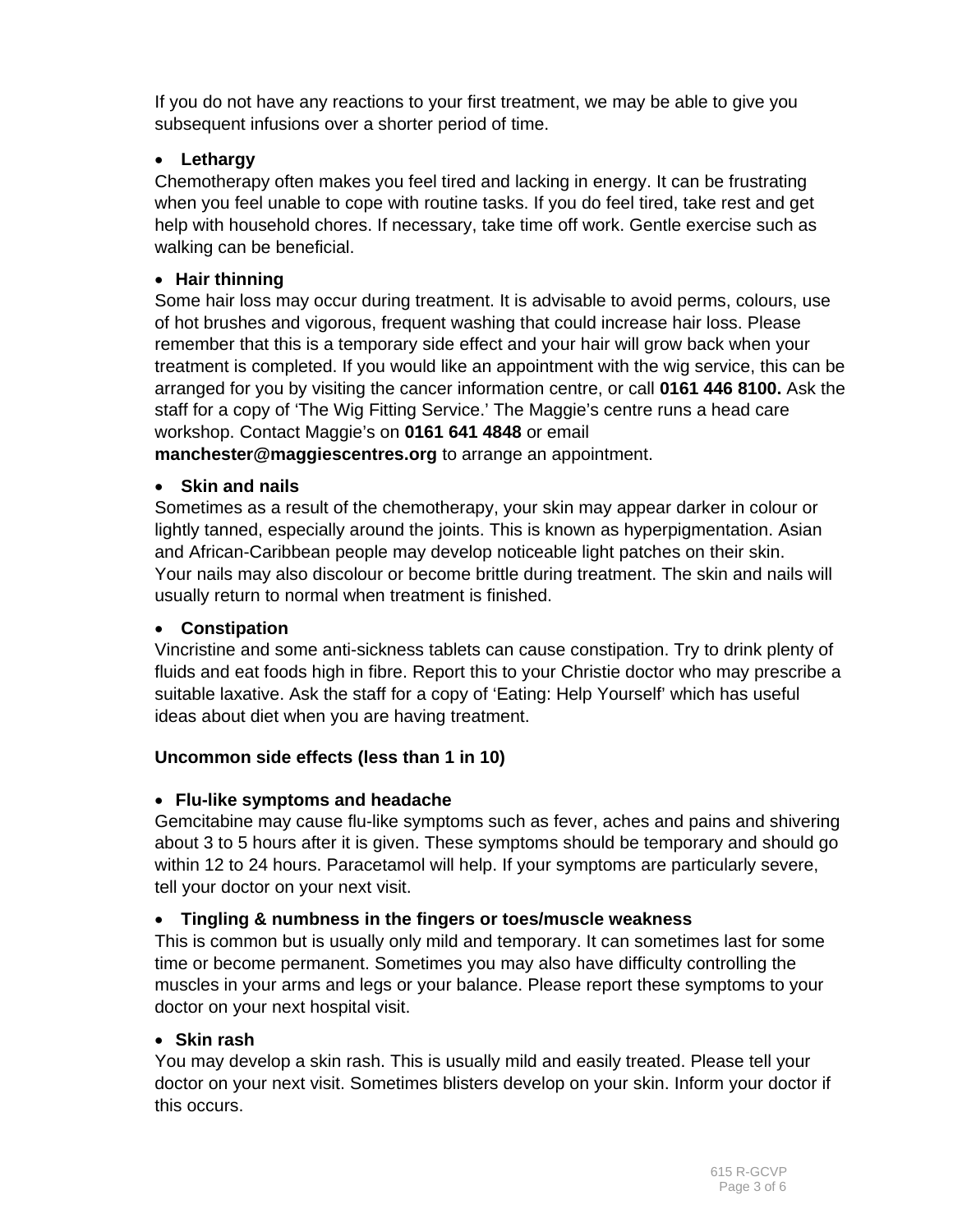### **Nausea and vomiting (sickness)**

The severity of this varies from person to person. Anti-sickness medication will be given along with your chemotherapy to prevent this. You will also be given antisickness tablets to take at home. If you continue to feel or be sick, contact your GP or The Christie, because your anti-sickness medication may need to be changed or increased.

#### **Bladder irritation**

Cyclophosphamide may cause a burning sensation or irritation on passing urine because the medicine irritates the bladder wall. When you have cyclophosphamide, try to drink plenty of fluids throughout the day and for 72 hours afterwards. Also, try to pass urine as soon as the urge is felt. Tell your doctor or nurse as soon as possible if you have this side effect.

#### **Mood changes**

Prednisolone tablets can affect your mood. This may result in mood swings and irritability. You may also have difficulty in sleeping. You may feel very energetic and have a good appetite when you take the tablets, and then lethargic and low in mood when you stop. If you experience this side effect and find it hard to tolerate you should discuss it with your doctor.

#### **Blood sugar**

Prednisolone can cause your blood sugar to rise. If you are diabetic then you may need to increase the dose of any diabetic medication you take (insulin or tablets). You should discuss this with your doctor before starting the chemotherapy. Prednisolone can also induce diabetes in people not known to have this disease. This is normally reversible although you may need to take some diabetic medication while you are having chemotherapy.

#### **Sore mouth**

Your mouth may become sore or dry, or you may notice small mouth ulcers during this treatment. Drinking plenty of fluids and cleaning your teeth regularly and gently with a soft toothbrush can help to reduce the risk of this happening. We can prescribe a mouthwash for you to use during treatment. You can dilute this with water if your mouth is sore. Ask your doctor or nurse for further advice. There is also general mouth care information in the chemotherapy booklet. If you continue to have a sore mouth, please contact The Christie Hotline.

#### **Rare side effects (less than 1 in 100)**

#### **Breathlessness**

 $\sum_{i=1}^{\infty}$  Very rarely gemcitabine can cause inflammation of your lungs. This can make you breathless. Tell your doctor if you develop this problem while you are having this chemotherapy.

#### **Fluid retention/swelling**

Your hands, face and feet/legs may become swollen on this chemotherapy. This is usually mild and temporary, no specific treatment is needed. Keeping your feet and legs raised may help. Tell your doctor if the swelling is severe.

 **Extravasation** is when chemotherapy leaks outside the vein. If you develop redness, soreness or pain at the injection site **at any time** please let us know straight away.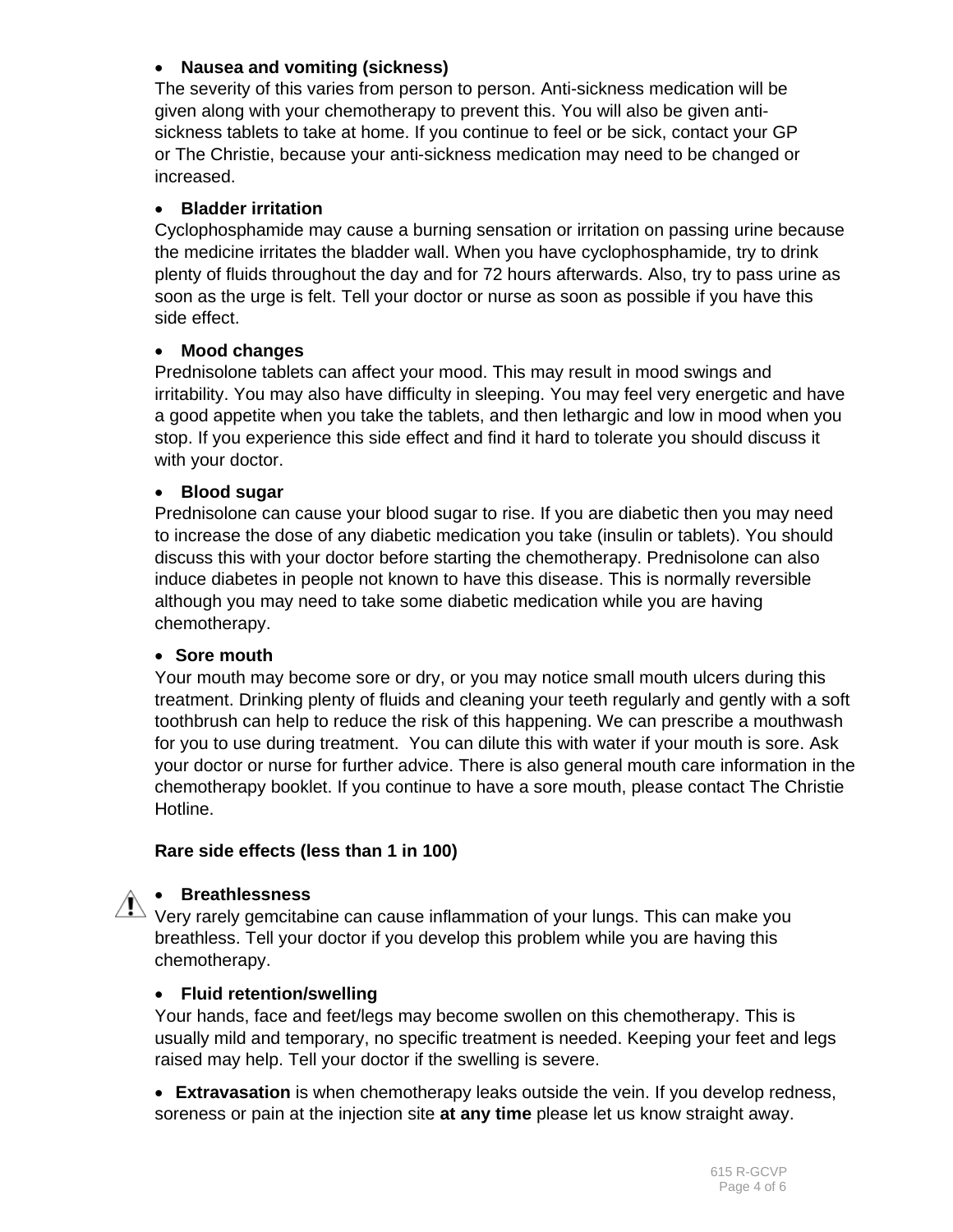#### **Serious and potentially life threatening side effects**

In a small proportion of patients chemotherapy can result in very severe side effects which may rarely result in death. The team caring for you will discuss the risk of these side effects with you.

# **Sex, contraception & fertility**

**Protecting your partner and contraception:** We recommend that you or your partner use a condom during sexual intercourse while you are having the course of chemotherapy. Chemotherapy is dangerous to unborn babies and this will also protect you and your partner from any chemotherapy drugs that may be present in semen and in the vagina. If you suspect that you may be pregnant please tell your doctor immediately.

**Fertility:** This chemotherapy may affect your ability to have children. Your doctor or nurse should have discussed this with you. If not, please ask them before you start treatment.

# **Late side effects**

Some side effects may become evident only after a number of years. In reaching any decision with you about treatment, the potential benefit you receive from treatment will be weighed against the risks of serious long term side effects to the heart, lungs, kidneys and bone marrow. If any of these problems specifically applies to you, the doctor will discuss these with you and note this on your consent form.

With some drugs such as cyclophosphamide there is also a small but definite risk of an increased chance of developing another cancer.

## **Contacts**

If you have any general questions or concerns about your treatment, please ring the area where you are having treatment:

Haematology day unit **0161 446 3924** 

| • Lymphoma clinical nurse specialists 0161 446 8573 |                                                                                                    |                                                                                                                         |  |
|-----------------------------------------------------|----------------------------------------------------------------------------------------------------|-------------------------------------------------------------------------------------------------------------------------|--|
| • Lymphoma secretaries                              | 0161 446 3753<br>0161 446 3360<br>0161 446 3956<br>0161 446 3332<br>0161 446 3302<br>0161 446 3869 | Professor Radford/Dr Linton<br>Professor Illidge<br>Dr Smith<br><b>Professor Cowan</b><br>Dr Harris/Dr Chan<br>Dr Bloor |  |
| • Palatine Treatment Ward                           | 0161 446 3960/3961                                                                                 |                                                                                                                         |  |
| • General enquiries                                 | 0161 446 3000                                                                                      |                                                                                                                         |  |
|                                                     |                                                                                                    |                                                                                                                         |  |
|                                                     |                                                                                                    |                                                                                                                         |  |
|                                                     |                                                                                                    |                                                                                                                         |  |